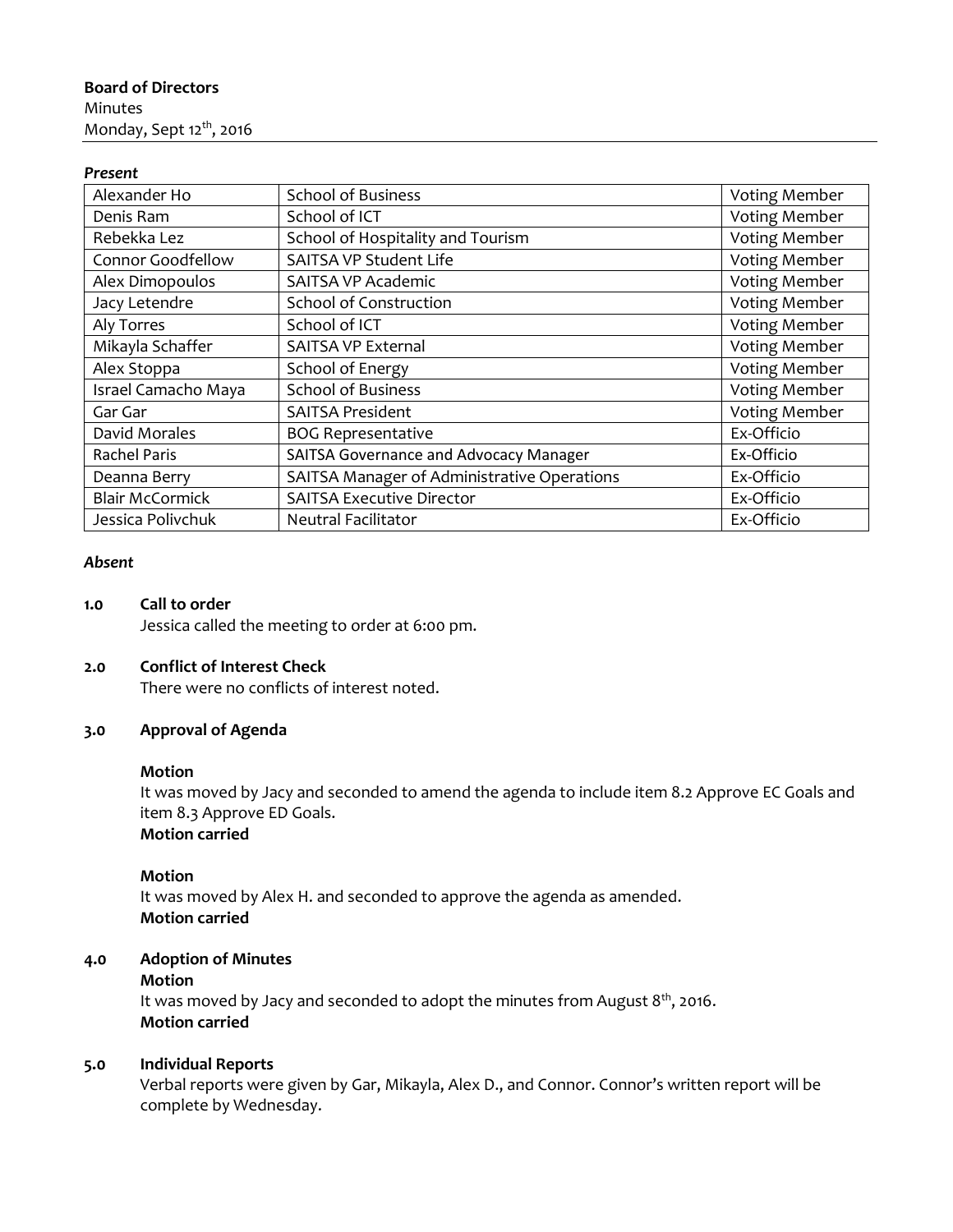#### **6.0 Committee Reports**

Committee Chairs reported on current activity.

#### **7.0 Action Items**

- **7.1** Follow up with Jame: Complete Goals...............................Deanna (complete)
- **7.2** Change procedures for Programming Fund ......................Blair and Rachel (ongoing)
- **7.3** Provide Election Info...........................................................Rachel (complete)

#### **8.0 Business Items**

### **8.1 Approval of Awards Policies** – Rachel

Rachel reviewed the changes to the awards policies. It was recommended that the following awards be removed; Part-time employee award, International Student award, and Student Memorial award. It was recommended that the following be moved to the Resource Centre P&Ps; Emergency Response Bursary and Financial Needs Bursary.

#### **Motion**

It was moved by Denis and seconded to approve the changes to the Awards Policies. **Motion carried**

#### **Motion**

It was moved by Jacy and seconded to remove the Part-Time Employee Award. **Motion carried**

#### **Motion**

It was moved by Alex H. and seconded to remove the International Student Award.

#### **Motion**

It was moved by Alysson and seconded to replace the International Student Award with an alternative as presented by the Governance Committee. **Amending motion defeated**

#### **Motion defeated, 1 abstained**

#### **Motion**

It was moved by Alysson to refer the International Student Award to the Executive Council for review of criteria.

**Motion carried**

## **Motion**

It was moved by Denis and seconded to remove the Student Memorial Award. **Motion carried**

## **Motion**

It was moved by Denis and seconded to relocate the Student Needs Bursary and Emergency Student Loan to the Resource Centre P&Ps.

## **Motion carried, 1 abstained**

## **8.2 Approval of EC goals - Jacy**

The EC presented their goals. The BOD discussed.